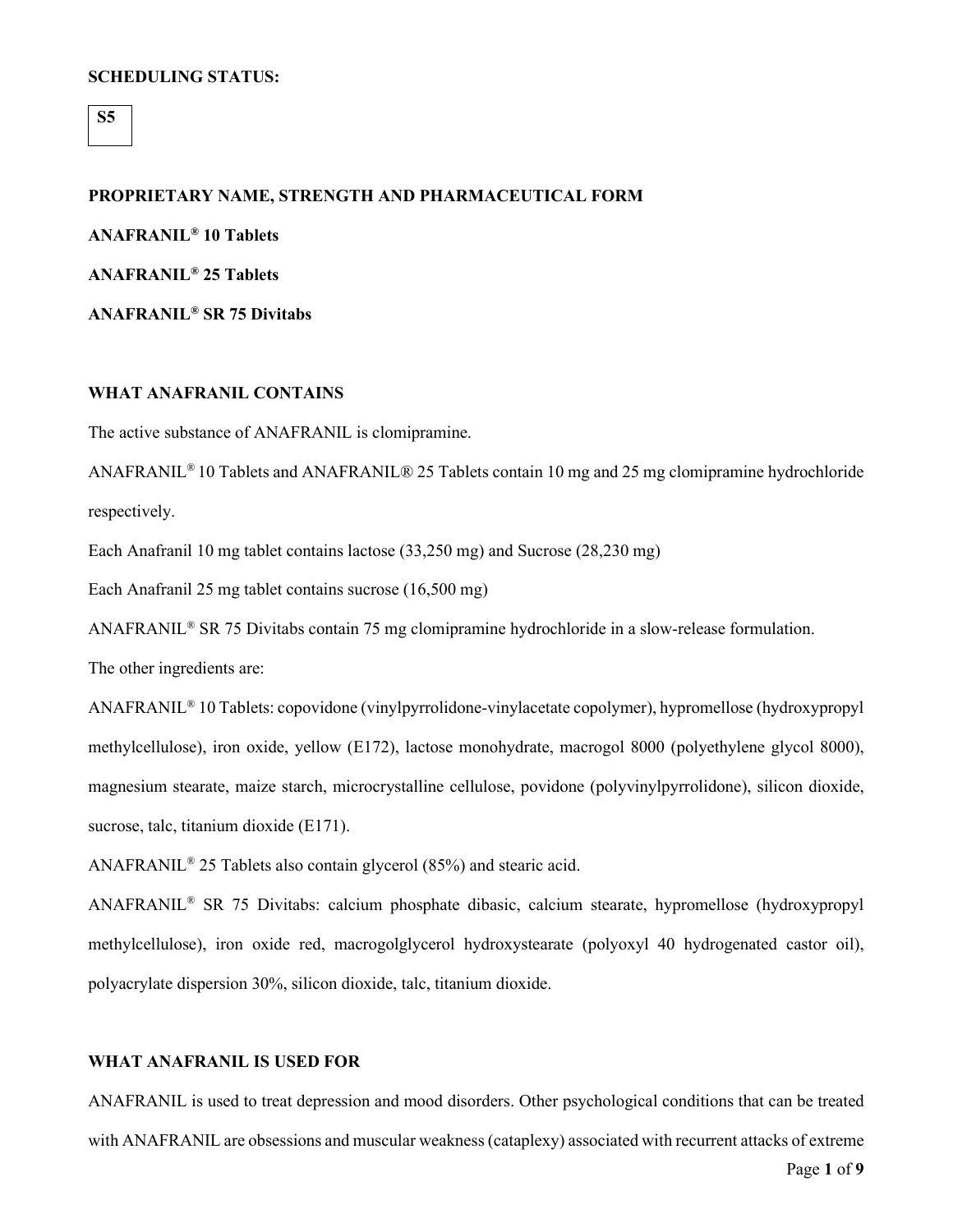sleepiness (narcolepsy) in adults. In children aged above 5 years, ANAFRANIL is used to treat obsessivecompulsive disorders.

## **BEFORE YOU TAKE ANAFRANIL:**

Tell your doctor if you have other medical problems or if you are taking other medicines.

## **Do not take ANAFRANIL**

If you are allergic (hypersensitive) to clomipramine, to any other tricyclic antidepressant, or to any of the other ingredients of ANAFRANIL listed above.

If you are taking certain medicines used to treat depression such as monoamine oxidase inhibitors (MAO inhibitors), selective serotonin reuptake inhibitors (SSRI), or serotonin and noradrenergic reuptake inhibitors (SNaRI).

If you have recently had a heart attack or if you suffer from a serious heart disease.

If the answer to any of these is YES, ANAFRANIL is probably not suitable for you.

If you think you may be allergic, ask your doctor for advice.

## **Take special care with ANAFRANIL**

You should also inform your doctor if you suffer from any of the following:

- If you are thinking about suicide,
- If you have epileptic fits,
- If you have irregular heart beat or other problems with your heart,
- If you have schizophrenia or other mental disorder,
- If you have glaucoma (increased pressure in the eye),
- If you have liver or kidney disease,
- If you have any blood disorder,
- If you have difficulties in passing urine (e.g. due to diseases of the prostate),
- If you have an overactive thyroid gland,
- If you have persisting constipation,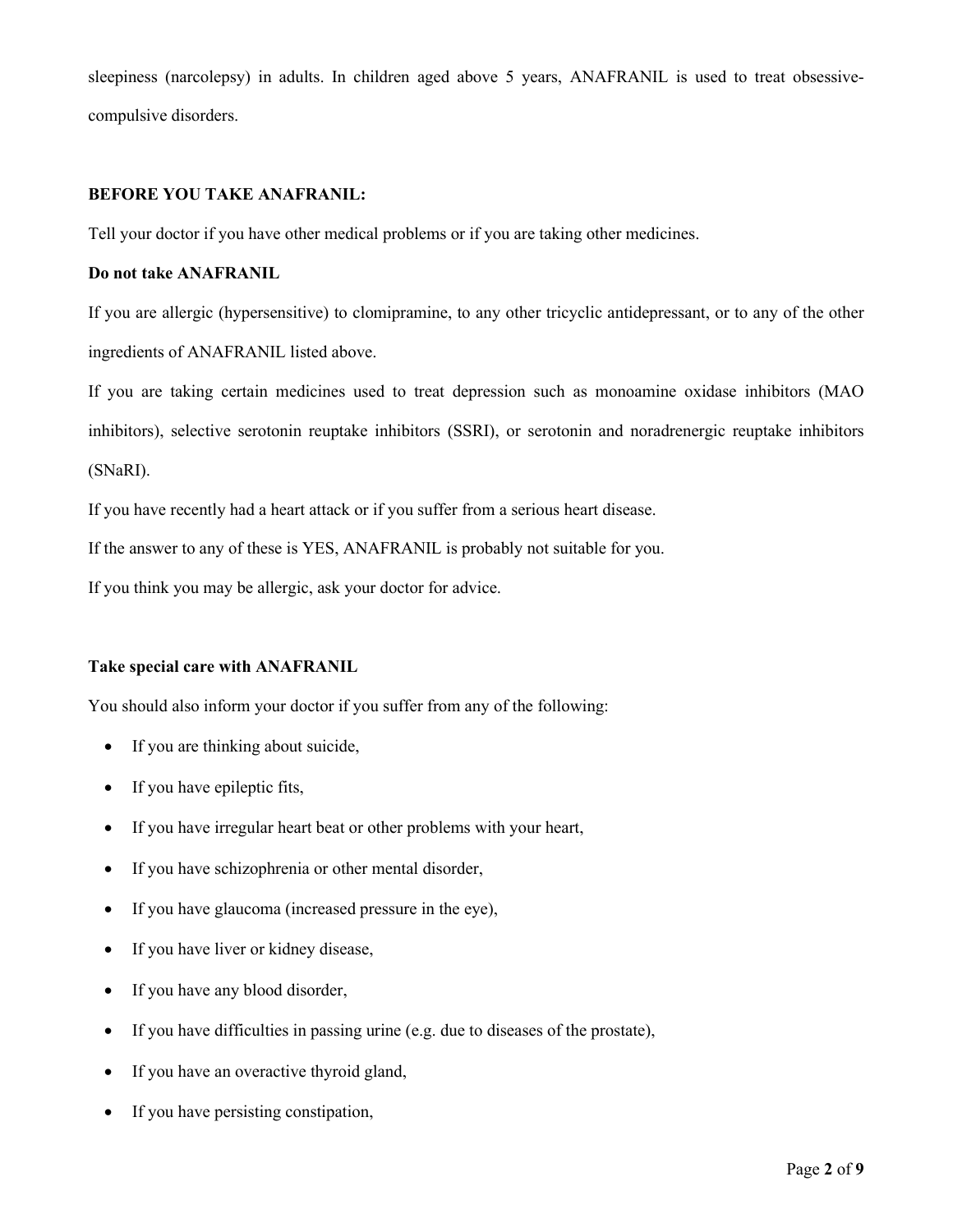• If you easily faint.

Your doctor will take these conditions into account before and during your treatment with ANAFRANIL. If any of these apply to you, tell your doctor before you take ANAFRANIL.

ANAFRANIL 10 mg contains Lactose. Patients with the rare hereditary conditions of lactose/fructose or galactose intolerance should not take ANAFRANIL 10 mg

ANAFRANIL 10 mg and 25 mg contains sucrose. If you have been told by your doctor that you have an intolerance to some sugars, contact your doctor before taking ANAFRANIL 10 mg and 25 mg

#### **Further safety measures**

It is important for your doctor to check your progress regularly to allow dosage adjustments and help reduce side effects. He or she may want to take some blood tests and measure your blood pressure and heart function before and during treatment.

ANAFRANIL may cause dry mouth, which can increase the risk of tooth decay. This means that during long-term treatment you should have regular dental check-ups.

If you wear contact lenses and experience eye irritation, talk to your doctor.

Before you have any kind of surgery or dental treatment, tell the doctor in charge or dentist that you are taking ANAFRANIL.

ANAFRANIL may cause your skin to be more sensitive to sunlight. Stay out of direct sunlight, and wear protective clothing and sunglasses.

#### **Information for families, and caregivers**

You should monitor whether your depressed child/patient shows signs of behavioural changes such as unusually anxiety, restlessness, sleeping problems, irritability, aggressiveness, over-excitedness or other unusual changes in behaviour, worsening of depression or thinking about suicide. You should report any such symptoms to the patient's doctor, especially if they are severe, abrupt in onset, or were not part of the patient's presenting symptoms before. You should evaluate the emergence of such symptoms on a day-to-day basis, especially early during antidepressant treatment and when the dose is increased or decreased, since changes may be abrupt.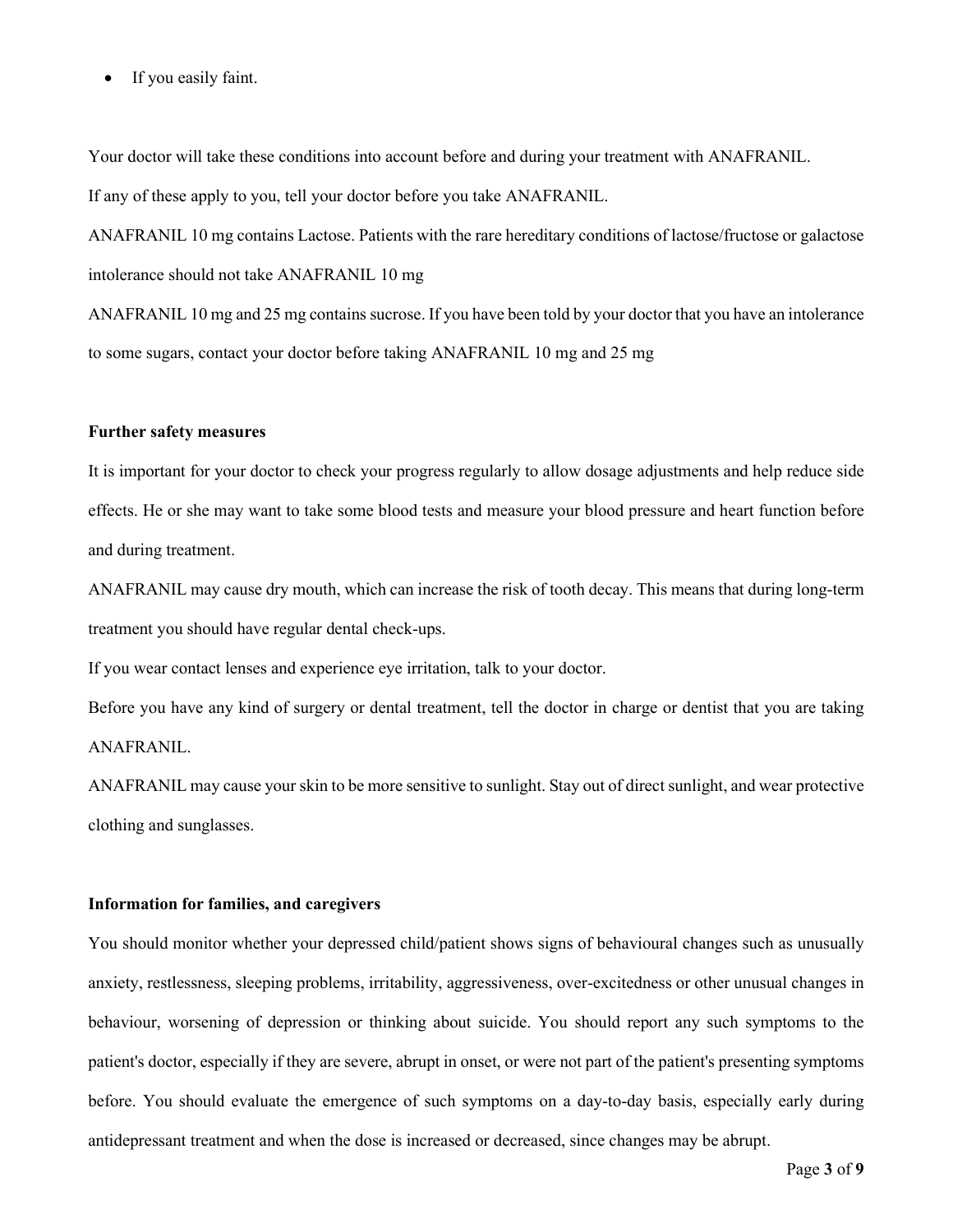Symptoms such as these may be associated with an increased risk for suicidal thinking and behaviour and indicate a need for very close monitoring and possibly changes in the medication.

#### **Pregnancy and breastfeeding**

If you are pregnant or breastfeeding your baby while using ANAFRANIL, please consult your doctor, pharmacist or other healthcare professional for advice.

#### Pregnant women

Tell your doctor if you are pregnant or breastfeeding. ANAFRANIL should not be used during pregnancy unless specifically prescribed by your doctor.

Your doctor will discuss with you the potential risk of taking ANAFRANIL during pregnancy.

Breastfeeding mothers

The active ingredient of ANAFRANIL passes into the breast milk. Mothers are advised not to breastfeed their babies while taking ANAFRANIL.

#### **Driving and using machines**

ANAFRANIL may make some people drowsy or less alert, or it may cause blurred vision. If this happens to you, do not drive, use machinery, or perform other tasks that need full attention. Drinking alcohol may increase drowsiness.

#### **Important information about some of the ingredients of ANAFRAN**IL

ANAFRANIL 10 mg and 25 mg tablets contain lactose and sucrose. If you have been told by your doctor that you have an intolerance to some sugars (e.g. lactose, sucrose), contact your doctor before taking ANAFRANIL 10 mg and 25 mg tablets.

#### **Taking other medicines with ANAFRANIL**

If you are taking other medicines on a regular basis, including complementary or traditional medicines, the use of ANAFRANIL with these medicines may cause undesirable interactions. Please consult your doctor, pharmacist or other healthcare professional for advice**.**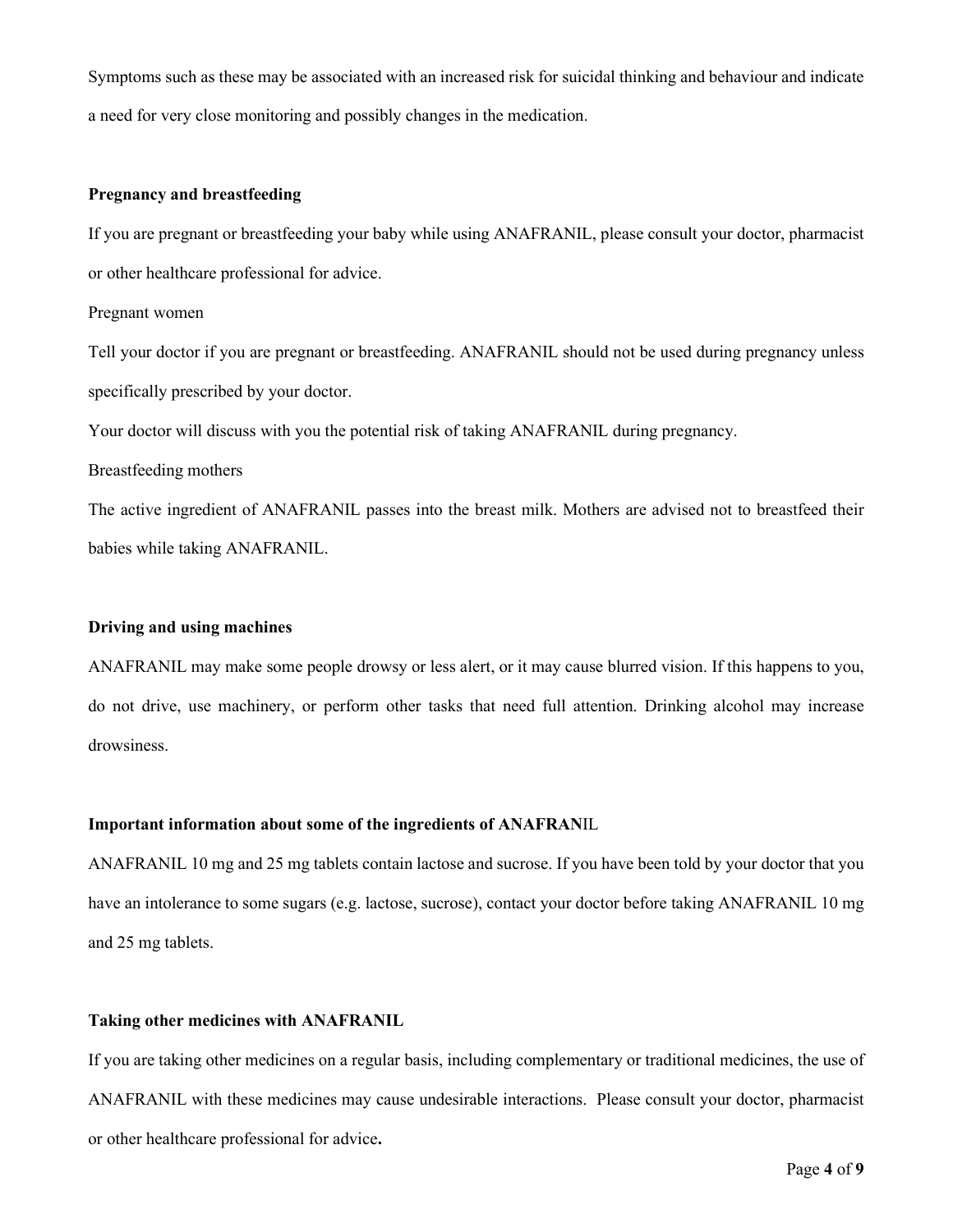## **Tell your doctor or pharmacist**

If you are taking or have recently taken any other medicines.

Remember also those not prescribed by a doctor.

Before starting treatment with ANAFRANIL, tell your doctor or pharmacist about any other medicines that you may be using. Since many medicines interact with ANAFRANIL, it may be necessary to adjust the dosage or stop one of the medicines. It is especially important for your doctor and pharmacist to know if you drink alcohol every day, if you change your smoking habits or if you are taking any of the following:

Medicines used to control blood pressure or heart function, other antidepressants, sedatives, tranquillisers, anticonvulsants (e.g. barbiturates),medicines used to treat asthma or allergies, medicines used to treat Parkinson's disease, thyroid preparations, medicines used to treat ulcer/heartburn such as cimetidine, medicines, used to treat attention deficit/hyperactivity disorder such as methylphenidate, oral contraceptives, oestrogens, medicines used to help the kidneys get rid of salt, and water by increasing the amount of urine produced (diuretics, also known as "water pills"), medicines used to thin blood (anticoagulants).

#### **HOW TO TAKE ANAFRANIL:**

## **Do not share medicines prescribed for you with others.**

Follow your doctor's instructions carefully. Do not exceed the recommended dosage.

Your doctor will decide on the most suitable dosage for your particular case. For depression and obsessivecompulsive disorders, the daily dosage is normally between 75 mg and 150 mg. Max daily dose is 250 mg. For muscular weakness (cataplexy) accompanied by extreme sleepiness (narcolepsy), the daily dose is between 25 to 75 mg.

The starting dose for children/adolescent for the treatment of obsessive disorders is 25 mg daily. The max dose is 3 mg/kg or 200 mg, whichever is smaller.

Take ANAFRANIL as directed by your doctor. Do not take more of it, and do not take it more often or for longer than your doctor ordered.

The 75 mg SR divitabs can be halved, but should not be chewed. You can take ANAFRANIL with or without food.

## **ANAFRANIL and older people**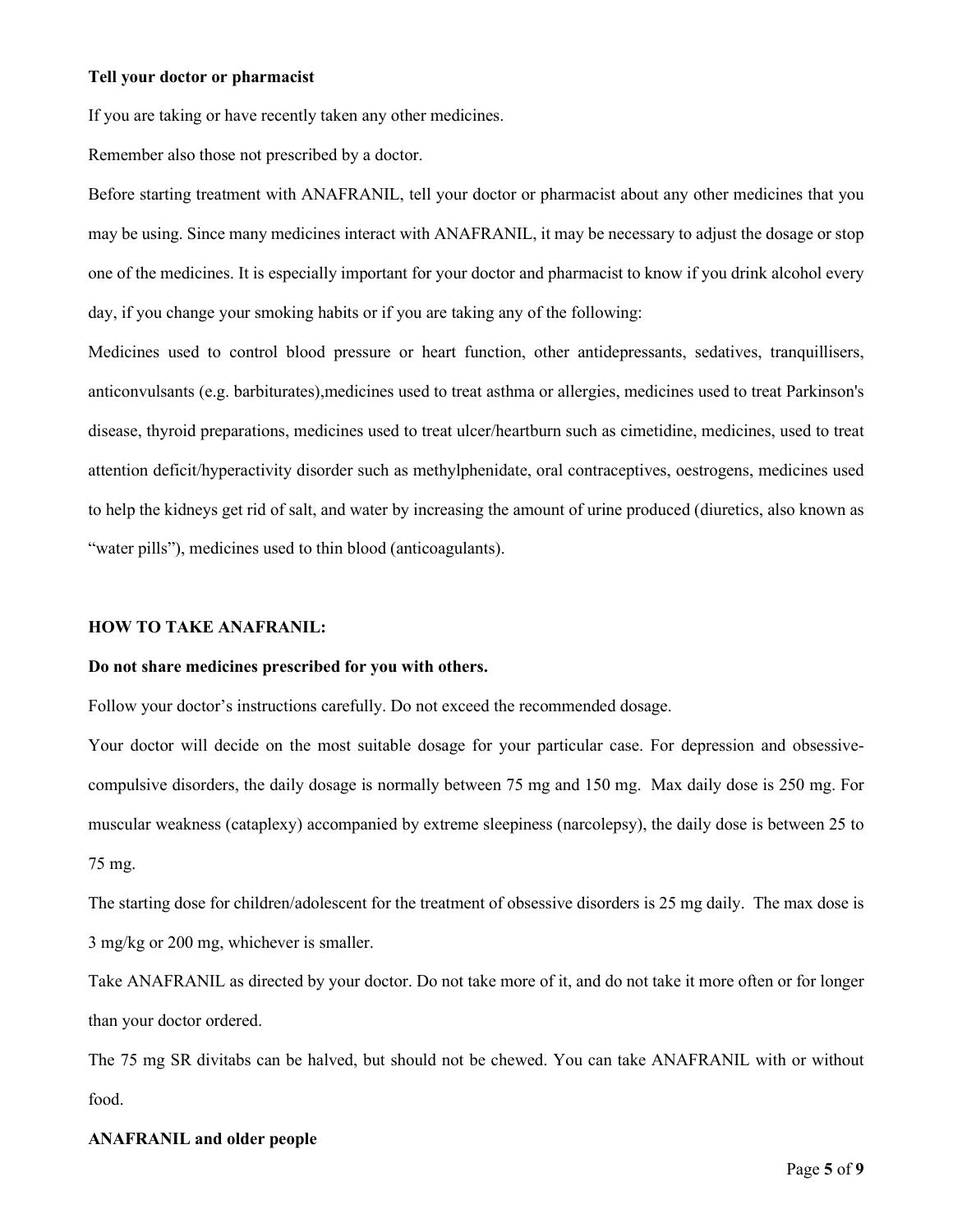Elderly patients generally need lower doses than young and middle-aged patients. Side effects are more likely to occur in older patients. Your doctor will provide any special information about careful dosage and close observation needed.

#### **ANAFRANIL and children**

ANAFRANIL should not be given to children or adolescents unless specifically prescribed by a doctor. Your doctor will provide any special information about careful dosage and close observation needed.

#### **Effects when treatment with ANAFRANIL is stopped**

Depression and obsessive-compulsive disorders require long-term treatment with ANAFRANIL. Do not change or stop the treatment without first asking your doctor. Your doctor may want you to reduce the dosage gradually before stopping completely. This is to prevent any worsening of your condition and reduce the risk of withdrawal symptoms such as headache, nausea, and general discomfort.

#### **If you forget to take ANAFRANIL**

If you forget to take a dose of ANAFRANIL, take the missed dose as soon as possible and then go back to your normal dosage schedule. If it is almost time for your next dose, skip the missed dose and continue with your normal dosage schedule. If you have any questions about this, ask your doctor.

#### **If you take more ANAFRANIL than you should**

If you have accidentally taken too much ANAFRANIL, talk to your doctor straight away. You may require medical attention.

The following symptoms of overdose usually appear within a few hours: severe drowsiness, poor concentration, fast, slow, or irregular heartbeat, restlessness and agitation, loss of muscle coordination and muscle stiffness, shortness of breath, fits, vomiting or fever.

In the event of an overdosage, consult your doctor or pharmacist. If neither is available, rush the patient to the nearest hospital or poison control centre.

## **POSSIBLE SIDE EFFECTS:**

Anafranil can have side effects. These do not normally need medical attention, and may go away during treatment as your body adjusts to the medicine. Ask your doctor if any side effects continue or are bothersome.

### **Some side effects could be serious**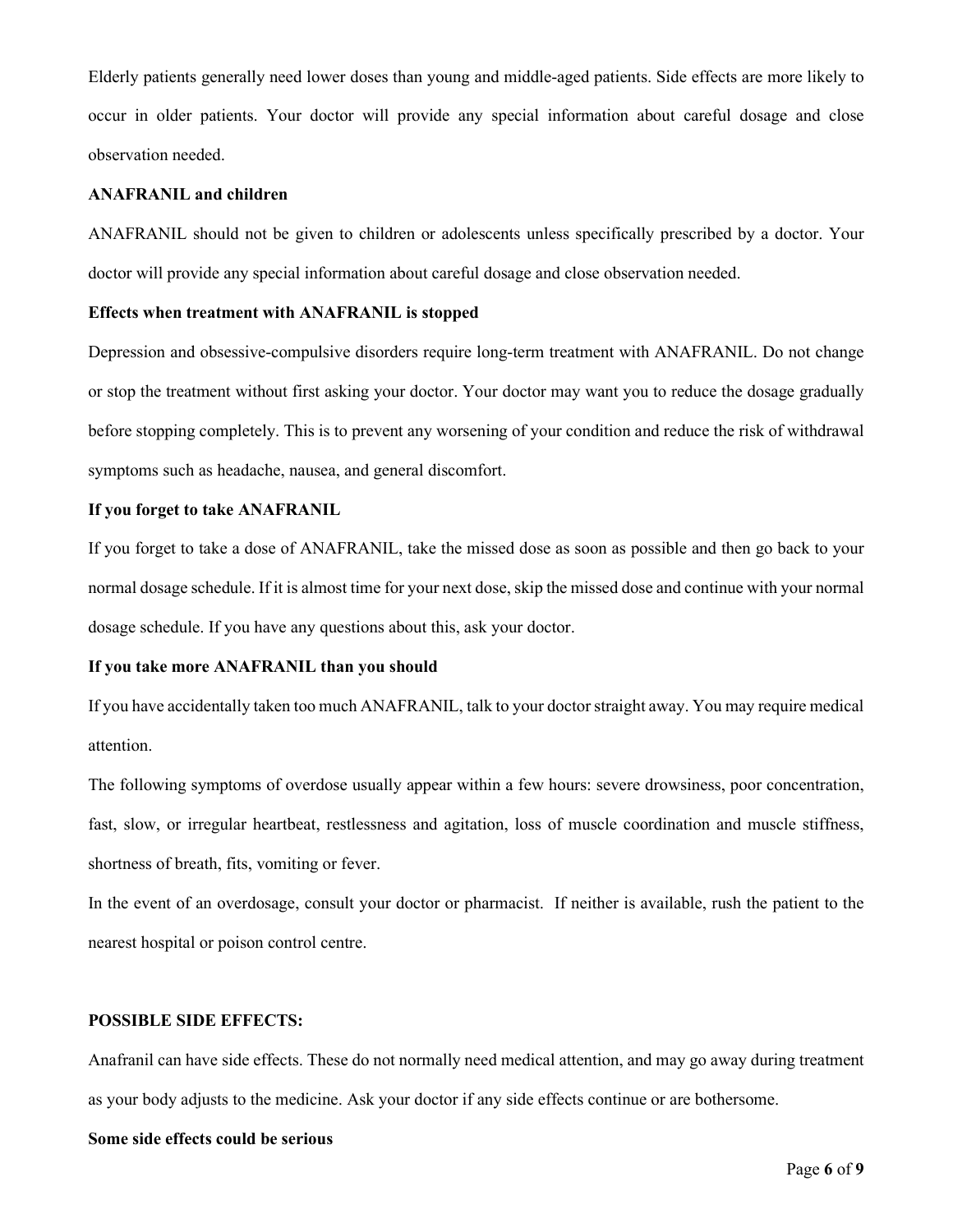## *Very common*

(likely to affect more than 1 in 10 patients)

Sudden contraction of the muscles, muscle spasms.

#### *Common*

(likely to affect between 1 and 10 patients in every 100 patients)

Seeing or hearing things that are not really there, skin reactions (itching or reddening), severe stomach pain, severe loss of appetite, muscle weakness or stiffness, fast heartbeat (racing, pounding), difficulty in speaking, confusion, delirium.

## *Uncommon*

(likely to affect between 1 and 10 patients in every 1000 patients)

Inability to coordinate movement, irregular heartbeat (racing, pounding), and fits.

## *Very rare*

(likely to affect less than 1 in every 10,000 patients)

A nervous system disorder characterized by muscle stiffness, high fever and impaired consciousness; jaundice, frequent infection with fever and sore throat (due to decreased number of white blood cells), allergic reactions with/without coughing and difficulty in breathing, increase pressure in the eye, difficulty in passing urine.

## **If you experience any of these, tell your doctor straightaway.**

Some side effects are very common (likely to affect more than 1 in 10 patients)

Drowsiness, tiredness, dizziness, restlessness, increase in appetite, dry mouth, constipation, blurred vision, trembling, headache, nausea, sweating, weight gain, and sexual difficulties. At the start of treatment, Anafranil may increase your feelings of anxiety, but this effect generally disappears within two weeks.

If any of these affects you severely, tell your doctor.

Some side effects are common (likely to affect between 1 and 10 patients in every 100 patients)

Disorientation, agitation, palpitations, disturbance in attention, sleep disturbances, over-excitedness, aggressiveness, poor memory, yawning, nightmares, numbness or tingling of the extremities, hot flushes, dilated pupils, fall in blood pressure associated with dizziness after abrupt standing or sitting up, vomiting, abdominal disorders, diarrhoea, skin sensitivity to sunlight, worsening depression, swelling of the breasts and discharge of milk, unpleasant taste, ringing in the ears, irritability, feeling detached from a situation (like watching it from afar).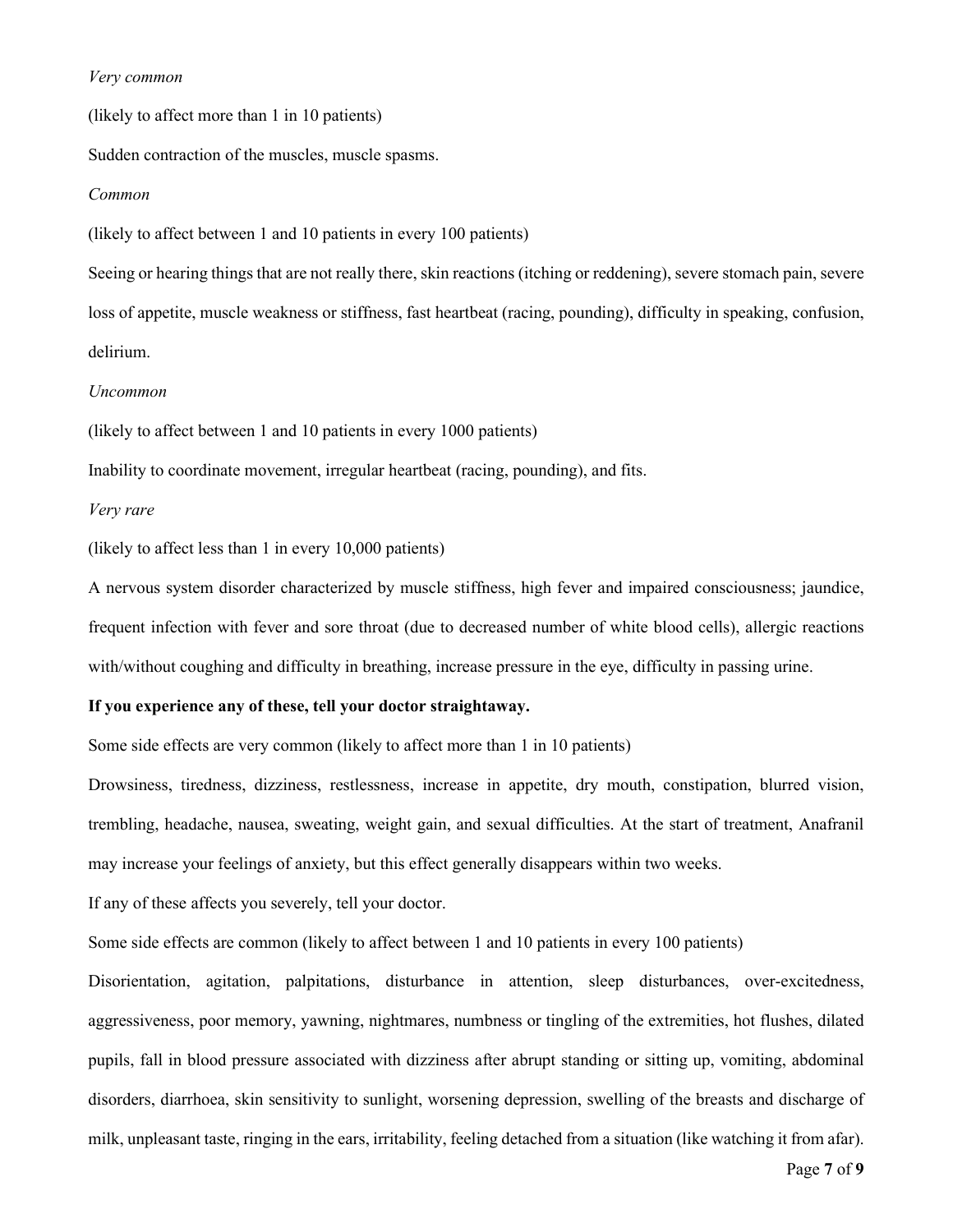If any of these affects you severely, tell your doctor.

Some side effects are uncommon (likely to affect between 1 and 10 patients in every 1000 patients)

Fever, increase in blood pressure.

If any of these affects you severely, tell your doctor.

Some side effects are very rare (likely to affect less than 1 in every 10,000 patients)

Edema (swollen ankles and/or hands and/or swelling of any other part of the body), hair loss, Patients aged 50

years or older and taking a medicine of this group are more likely to experience bone fractures.

If any of these affects you severely, tell your doctor.

## **STORAGE AND DISPOSAL OF ANAFRANIL:**

For tablets: Store below 30 °C and protect from moisture and light. For divitabs: Store below 30 °C and protect from moisture. Keep out of reach and sight of children. Do not use after the expiry date stated on the label and/or carton. Return all used ANAFRANIL to your pharmacist. Do not dispose of unused ANAFRANIL in drains or sewerage system.

## **PRESENTATION OF ANAFRANIL:**

ANAFRANIL is supplied as 10 mg and 25 mg tablets in blister packs of 50, as SR 75 divitabs in blister packs of 30.

#### **IDENTIFICATION OF ANAFRANIL:**

ANAFRANIL 10 mg tablets: light yellow, triangular, biconvex, sugar-coated tablets. Apex to base of triangle approximately 5,8 mm. Thickness approximately 3,3 mm.

ANAFRANIL 25 mg tablets: light yellow, sugar-coated, round, biconvex tablets. Diameter approximately 5,6 mm. Thickness approximately 3,5 mm.

ANAFRANIL SR 75 divitabs: rose coloured, film-coated, capsule-shaped, biconvex, divisible tablets scored on the one side. Length approximately 13,2 mm. Width approximately 5,2 mm. Thickness approximately 4,6 mm.